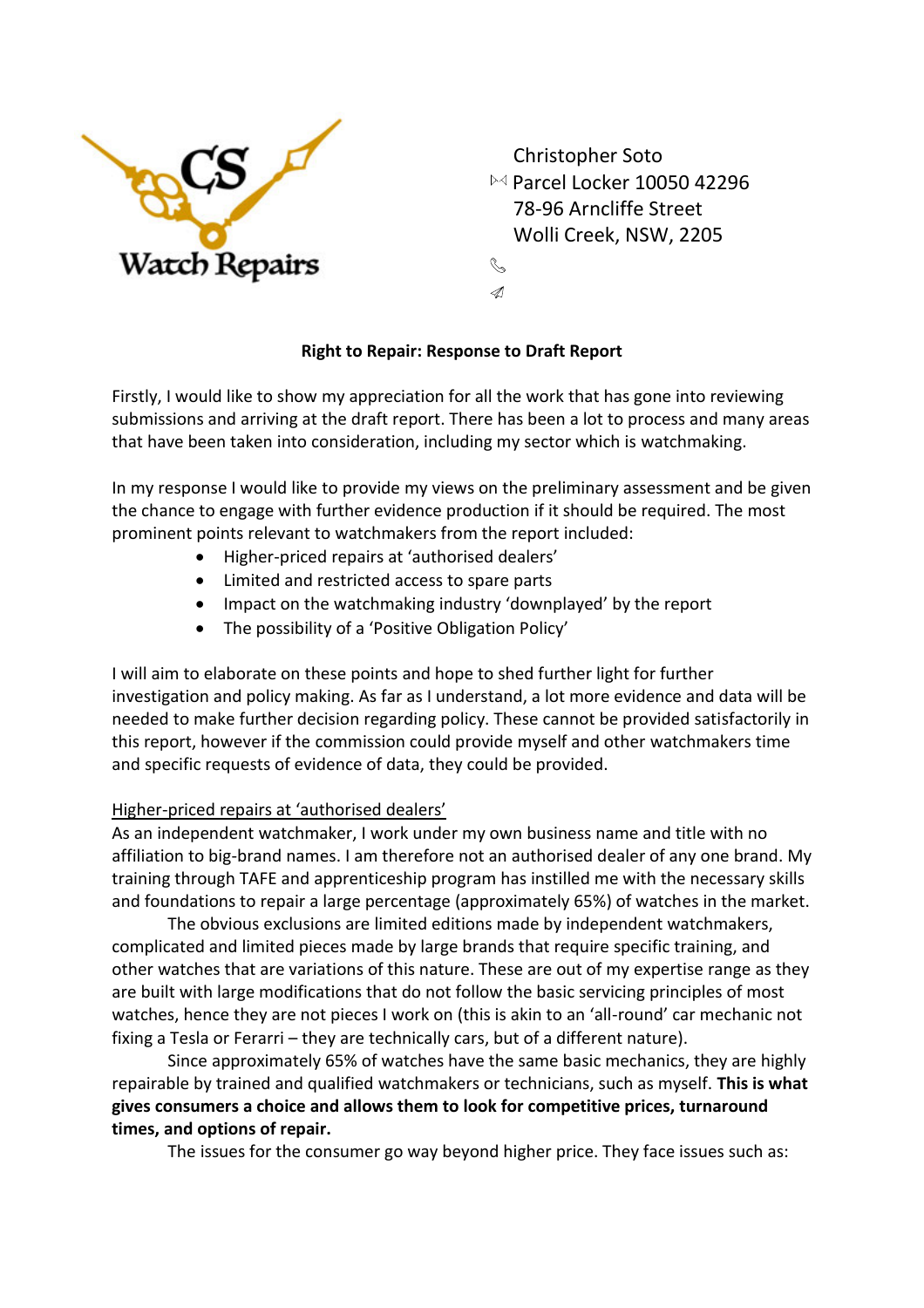- Watches being sent overseas due to lack of skill within the Australian division repair centres, increasing repair time.
- Forced non-optional repairs for completely irrelevant aspects of the watch.
	- o Imagine going to get your tyres changed only to be told that your front windscreen needs replacing. Sure it might not be brand new, but you should not be forced to change it  $-$  you just want the tyres done. In the case of a watch, you need a battery changed or a bracelet fixed, and you are told your watch needs a lot more work than that otherwise they won't change your battery. A customer should be forewarned and told of impending issues, but not be forced to do more than what they want.
- With full services, customers are not given the option to have aesthetic components changed and get replaced by being deemed as 'essential'.
- Even within repair centres, the lack of repair skills leads to watches failing earlier than expected, underperforming watches, or non-working watches. This leaves customers unsatisfied but with nowhere else to go as they **have to take the watch to the authorised dealer**

## Limited and restricted access to spare parts

In my first submission I outlined how the limited and sometimes complete lack of supply of spare from large watch brands has negatively impacted my industry, and myself personally. What this looks like in my industry:

- I need one component replaced in a watch as it has significant wear. I cannot contact the company and order it as they won't provide that part. I lose a job, the customer is forced to go to the authorised dealer which they wanted to avoid.
- A customer approaches me and says they had a bad customer service experience with a large brand; they were going to take many months to repair it; they wanted to send the watch overseas; they were told other repairs needed to be done; or the watch was worked on many times and continued to have issues. **I cannot help this consumer in any way as the large brand will not provide me with parts.**
- In many circumstances I am able to find non-genuine or aftermarket parts that are made to the exact specifications of the original, however they are very rarely supplied by local businesses. This forces me to send business overseas to locations where I can actually get what I need to help the consumer out. This drives money away from the local economy and feeds a grey market which has appeared due to these restrictions. [Customers are always advised if components are non-genuine and they rarely have any objections. They would prefer this than to deal with the authorised dealer].

### Impact on the Watchmaking industry 'downplayed' by the report

The report made the following conclusion regarding the watch sector:

"And while high-end watches are expensive and repair is highly technical, consumer harm is likely to be small given the small size of that repair market." -Page 12 of the 'Productivity Commission Draft Report – Overview'

I fear the approach of 'quantity over quality' has superseded in this instance and failed to capture the significance this issue is to both the Watchmaker and the consumer. Although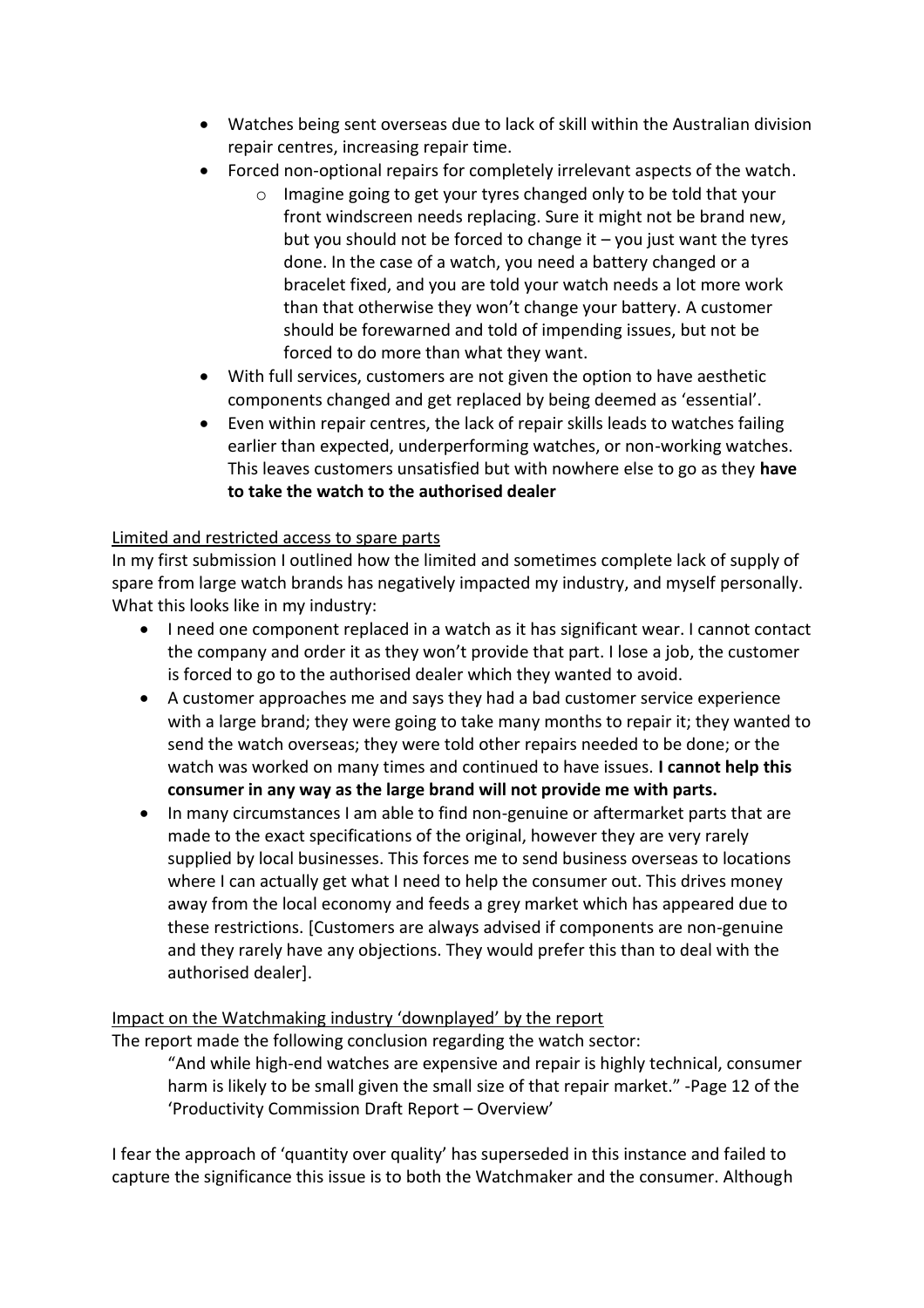the market is small, dissatisfaction for consumers is large, and the impact on the independent watchmaker is literally killing the trade.

My first response would be to highlight just how consumers are dissatisfied:

- Consumers have to waste large amounts of time dealing with big brands that may take a long time to quote, have very long wait times on sometimes simple repairs, and have to return due to failed original repairs.
- Consumers are **forced** to change aspects of their watch that they may want to keep, for example: dials, hands, bezels etc. all of which may hold high sentimental or monetary value.
- Consumers may be asked to have their watch shipped overseas or elsewhere for repairs putting the watch at extensive risk and leaving the consumer at times feeling anxious.

My second response is again highlighting how it is not only the consumer being impacted:

- As an independent I have had to resort to working for other longer established independents as opposed to starting my own business. I will not be able to be completely independent until this changes.
- The watchmaking sector is slowly shrinking, from watchmakers to suppliers, as there is less opportunities for anyone to enter the trade.
- Independents in the past have had to close doors due to the difficulties this has put them through.

My third is to present the hypothetical of independent watchmakers ceasing to exit. This **will** happen if spare parts restrictions continue to occur, and if the Swiss, Japanese and other watchmaking industries do not communicate with the independents. With no independent watchmakers you will have:

- No one with relevant knowledge in Australia do work on obsolete or older mechanisms which are taught at the TAFE institution. These are in many times highly collectable or have significant historical value.
- No one with flexible problem solving abilities to be able to address anything other than a standard 'service' of a watch.
- No one to work on a watch with high sentimental value due forced upgrades or changes to the watch.
- No one to do a simple battery change without quoting for many other repairs.
- No one local to approach for watch advice or repairs.

This list of inconveniences and detriments to the consumer could go on, but I believe the point is made.

### What a 'Positive Obligation Policy' could look like for the Watchmaking sector

The proposed positive obligation policy could very well encompass watchmakers along with other sectors. I believe watchmakers are not looking for specialised and unique policies, but rather to fall under the umbrella policy that would be applied to industries such as the automotive industry. Ultimately, there is no reason to exclude watchmaking under policies that will be applied to other industries. Watchmaking does not deal with heavy machinery,